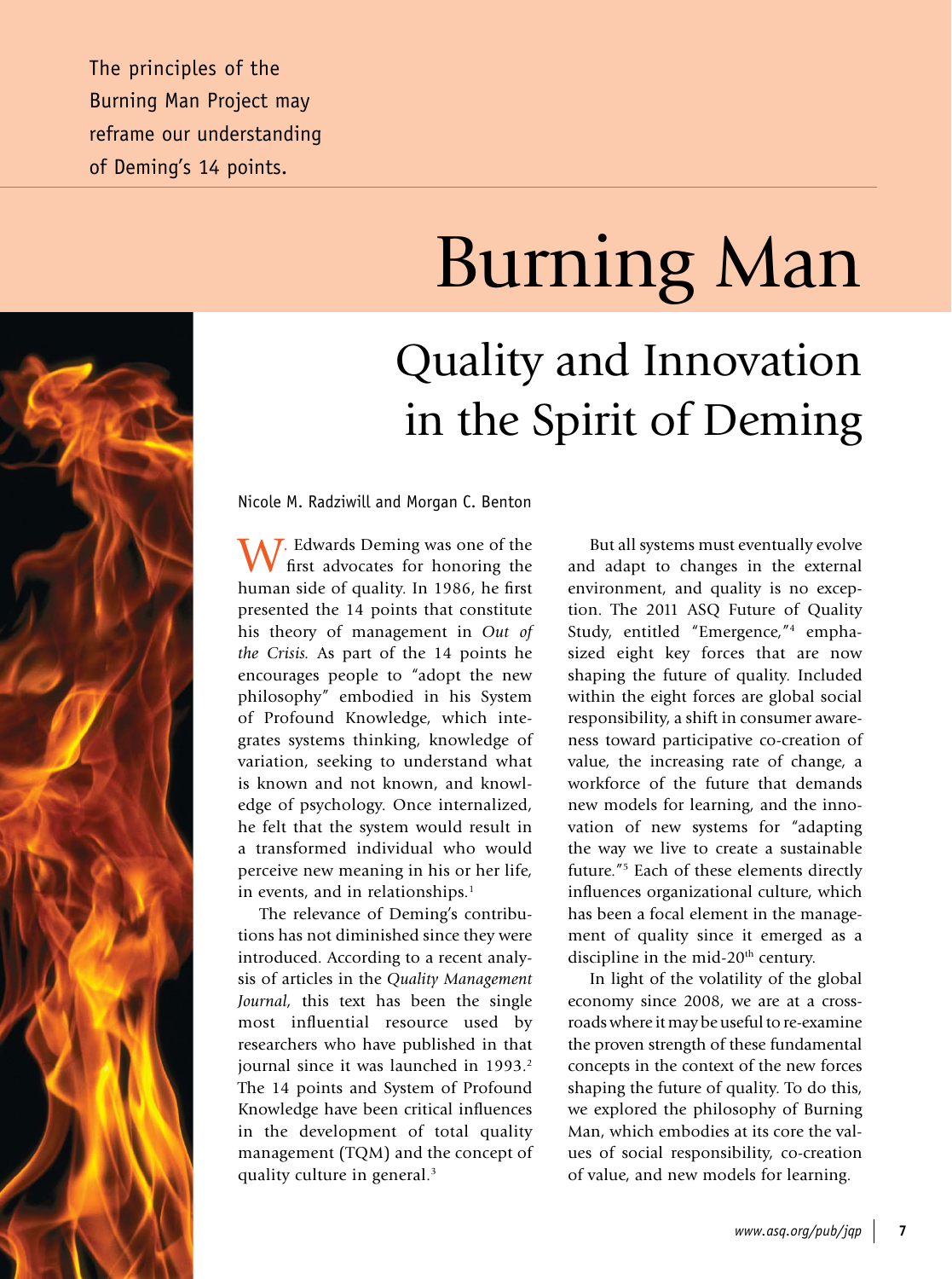The Burning Man event is an annual gathering of approximately 50,000 people in the desert of northwestern Nevada, a harsh and austere environment nearly void of infrastructure. Its participants "create Black Rock City, dedicated to community, art, self-expression, and self-reliance, and depart one week later, having left no trace whatsoever."6 In 2004, founder Larry Harvey captured the vision, mission, and values of the creative community behind the event in the 10 principles: radical inclusion, gifting, decommodification, radical self-reliance, radical self-expression, communal effort, civic responsibility, leaving no trace, participation, and immediacy.<sup>7</sup> The events are marked by two rituals: the effigy burn that has come to symbolize the event, and the "temple" burn, a more somber occasion where participants can reflect on and symbolically release old attitudes, habits, and limiting beliefs that they write down and pin to the walls of that temple structure before it is incinerated.

The 10 principles are relevant to the quality profession because they embrace the essence of Deming's 14 points within the context and spirit of radical, socially responsible innovation. For example, researchers such as Fred Turner of Stanford have discovered that "by reframing technological work as a species of artistic creativity, by restating its goals as those of community building rather than profit seeking," a sense of social value can be restored, enhancing contributors' joy of work and pride in workmanship.8 This underscores Deming's position that "the 14 points all have one aim: to make it possible for people to work with joy."9

This article introduces the quality community to the 10 principles and seeks to stimulate ideas on how to reframe our understanding of Deming's 14 points with respect to the forces shaping the future of quality. In doing so, we can improve our ability to design and realize intentional, sustainable, socially responsible communities and organizations that are *also* radically innovative.

## **Why Burning Man?**

Now in its third decade, Burning Man has inspired regional events, international spin-offs, and collective demonstrations of community support. Burners have self-organized to provide hands-on support for rebuilding communities after hurricanes Katrina in 2005 and Sandy in 2012, with the express purpose of "creating collaborations and bringing as much fun to the project as possible."9 A multitude of smaller gatherings are organized, also on an annual basis, around the world.

But why should we pay attention to the values and ethos of a "bohemian subculture" that includes anarchists, drifters, and mystics in its community alongside the artists, engineers, and academics? First and foremost, scholars have recently acknowledged that the culture and community that have emerged around Burning Man model the new forms of "hyper-socialized" production that characterize co-creation of value across organizational boundaries.10 The events provide a microcosm for studying idea generation, team formation, emergent leadership, new product development, and the full product development cycle compressed into a short time span. Also, events and gatherings organized in the spirit of Burning Man have a history spanning almost 30 years, involving groups ranging in size from just a few participants to tens of thousands, providing a strong empirical basis for the effectiveness of the culture on many different scales. Sociologists and anthropologists are already engaged in research to explore how and why the culture is so inspirational and productive for so many of its participants.

Most significantly, what started as a subculture is slowly and steadily becoming more mainstream. Within high-tech professional communities in places like San Francisco and New York City, participation in Burning Man events is sometimes considered a "sanctioned form of professional development" and often appears on résumés much like conference attendance.<sup>11</sup>

By combining the social and professional elements of collaborative work and embracing diversity, these early adopters are demonstrating a new paradigm for innovation that lifts professional boundaries, relaxes creative potential, and unleashes greater creativity.12 Because Burning Man "models the social structures on which manufacturing now depends, and at the same time provides a place in which to work through the psychological and material constraints that it imposes,"13 the value system articulated by its 10 principles integrates personal transformation with collective contribution.

### **The 10 Principles**

The 10 Principles of Burning Man act as an informal social contract for the participants in its events, providing a guide for how to relate to one another in the pursuit of shared goals. To deepen our understanding of the 10 principles, we examined them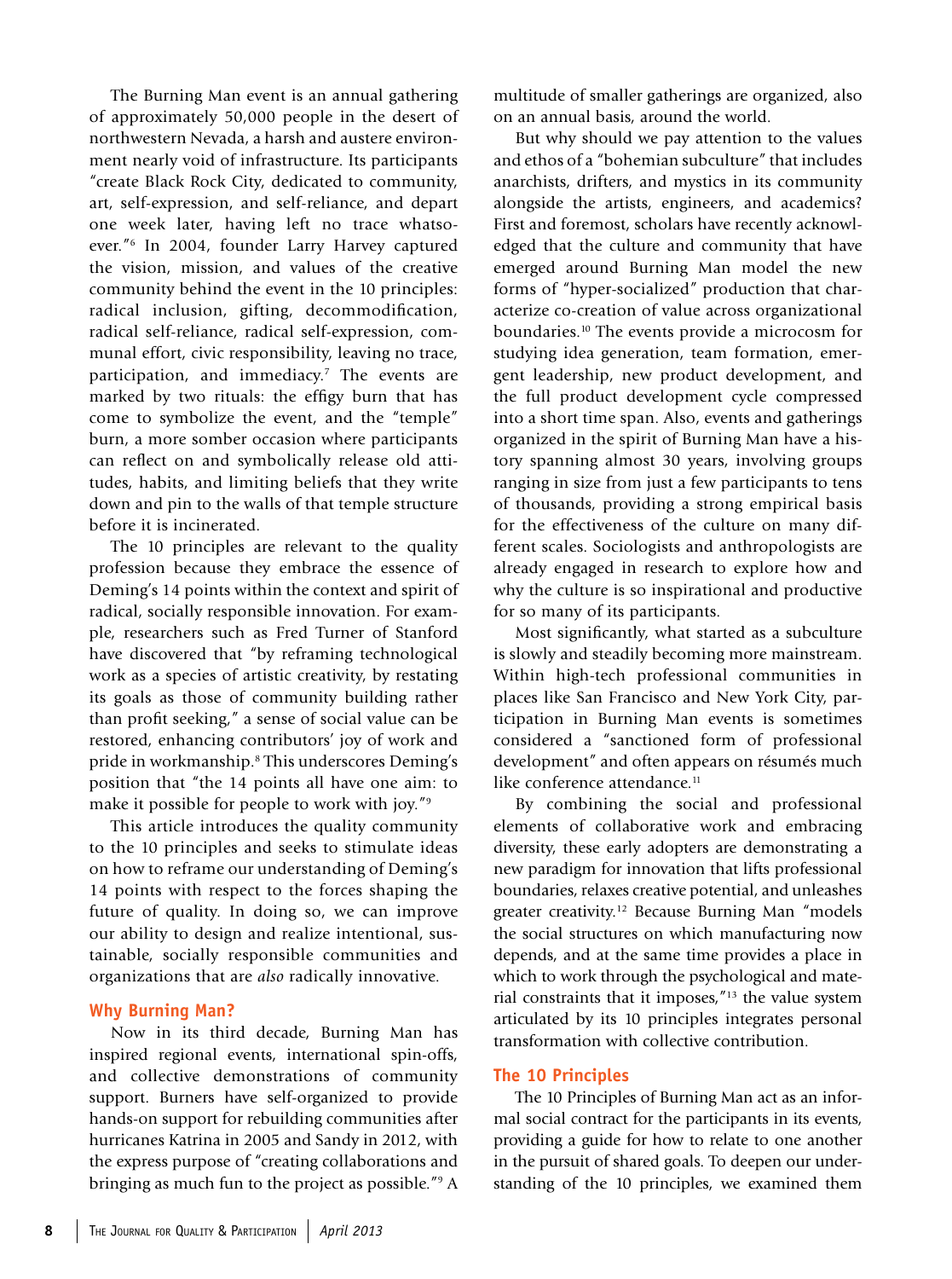through the lenses of well-known ethical schools of thought. After first ruling out deontology as a useful frame of reference, $14$  we found that a utilitarian perspective allowed the 10 principles to be ranked and categorized according to their relative importance. Ultimately uncomfortable with a rigid ranking, however, we concluded that on a day-to-day basis the relative salience of the principles may shift slightly when taking into account the context of each situation in which an agent aspires to contribute to the common good. (It is also satisfying to note the way that the more traditional, "masculine" theory of utilitarianism is balanced and tempered by the more modern "feminist" ethic of care.) Our ranking and classification is briefly described below.

We stratified the 10 principles into two layers: the foundational principles, which act as antecedents (or conditions that give rise to) the effective demonstration of shared values in practice and the operational principles, which are expressed when community members gather together to produce art, artifacts, and experiences.

*Foundational principles:* Individual values that presuppose productive and engaged activities in support of creating shared experiences within the community.

- Civic responsibility: Public welfare is of utmost importance. Participants honor the sanctity of the social fabric and take personal responsibility for ensuring positive individual experiences that contribute to the greater good of the community, as well as society at large. Social responsibility, as individuals and a community, is highly valued.
- Immediacy: Rather than waiting to make contributions, each individual commits to being fully present in all activities, delivering value to create rich, shared experiences.
- Gifting: A cornerstone of this culture is the notion that each person identifies and gives gifts to other members of the community, as well as the collective, with no expectation of exchange or return. These gifts can be in the form of materials, labor, intellectual contributions, or emotional and moral support. A consequence of gifting is that everyone is encouraged to focus on the value they can provide to others, rather than what they can get from participation.
- Decommodification: To aggressively support the spirit of gifting, the community rejects the concept of commercial exchange and monetary transactions. This forces each person to relate to

others on the basis of what value they can deliver personally, which contributes to an atmosphere of trust and loyalty and the continued development of social capital.

• Participation: The text of the 10 principles states that "we believe that transformative change, whether in the individual or in society, can occur only through the medium of deeply personal participation."15 As a result, the notions of purpose, meaning, and individual contributions are unified through active engagement.

*Operational principles:* Practices that emerge in collective situations as a consequence of personally adopting and internalizing the foundational principles.

- Radical inclusion: Everyone is welcome to participate, given that they are committed to the values of social responsibility, contributing value without expectation of return, and engaged participation.
- Radical self-expression: Perhaps the most extreme of the 10 principles, the community values the unique contributions and participative styles of its members, so long as personal expression respects the "rights and liberties" of the others. As a defining factor for how members of the community relate to one another, this principle specifically aims to drive out fear, ensuring that all ideas and contributions are given the psychological space to be expressed and flourish.
- Communal effort: Cooperation, collaboration, and the protection of "the commons" are highly valued. Although individual gifts are honored, the community recognizes that its greatest achievements arise when people come together with shared values and purpose.
- Leave no trace: As a community, participants agree to leave the environment in a better state than they found it, with no trace of waste. This inspires continued attention to lean principles through personal contributions and communal activities.
- Radical self-reliance: At events, this principle means that participants must be prepared to attend to their needs, even as they are supported by the other members of the community. Participants take responsibility for their personal development, as well as identifying and developing the gifts and the value they will contribute.

Our interpretation of the intersection of Deming's 14 points and the 10 principles is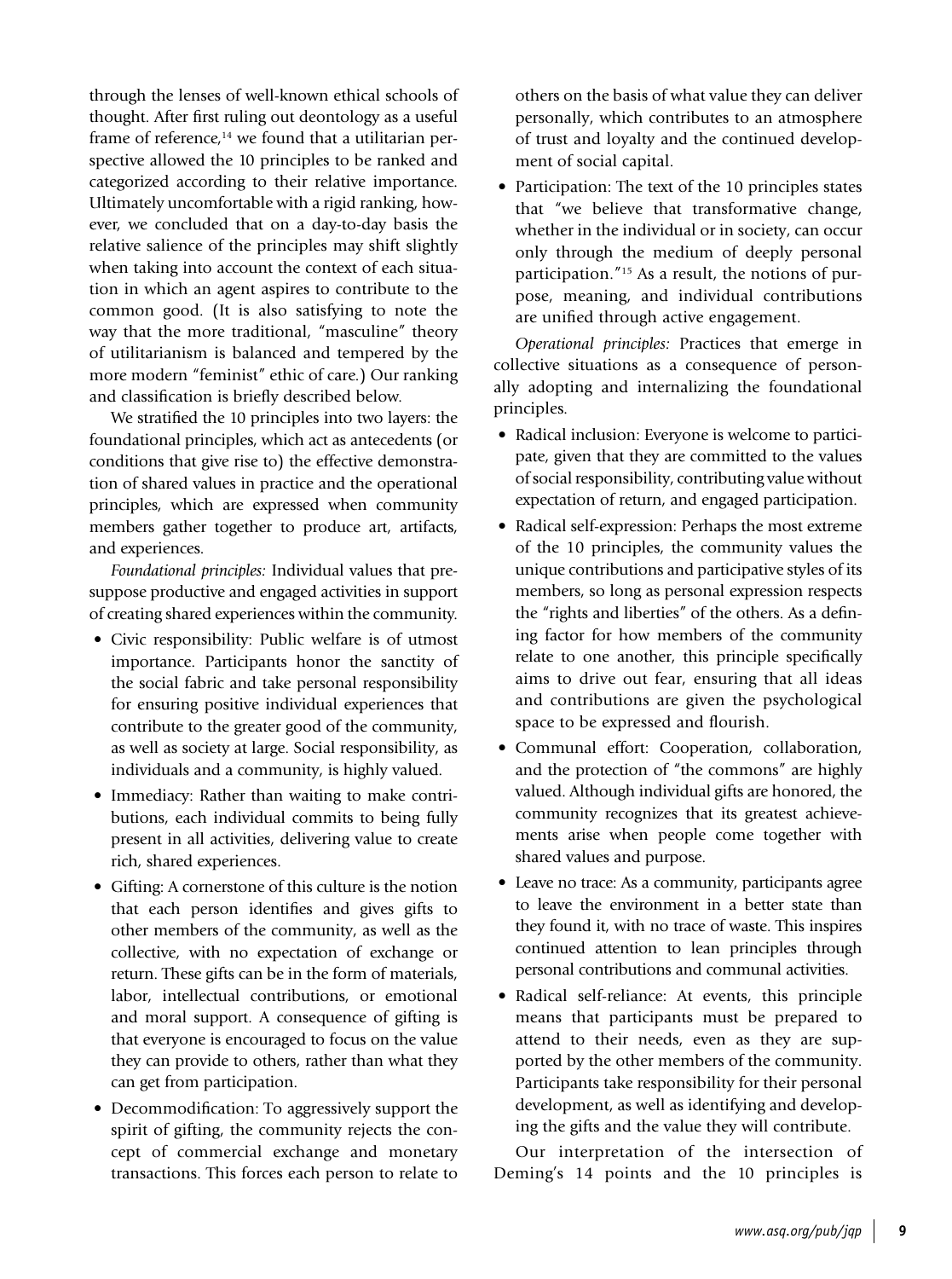| Table 1: Intersection of Deming's 14 Points and the 10 Principles of Burning Man |  |  |  |
|----------------------------------------------------------------------------------|--|--|--|
|                                                                                  |  |  |  |

|                |                                                                           | 10 Principles of Burning Man |           |              |                   |               |                   |                         |                 |                |                       |
|----------------|---------------------------------------------------------------------------|------------------------------|-----------|--------------|-------------------|---------------|-------------------|-------------------------|-----------------|----------------|-----------------------|
|                |                                                                           | Foundational                 |           |              |                   |               | Operational       |                         |                 |                |                       |
|                | Deming's 14 Points                                                        | Civic responsibility         | Immediacy | Gifting      | Decommodification | Participation | Radical inclusion | Radical self-expression | Communal effort | Leave no trace | Radical self-reliance |
| $\mathbf{1}$   | Create constancy of purpose                                               | X                            | X         |              |                   | X             |                   |                         | X               |                |                       |
| $\overline{2}$ | Adopt the new philosophy (System of Profound Knowledge)                   |                              |           |              |                   | X             | X                 | X                       | X               |                | X                     |
| 3              | Build quality into products and services (cease dependence on inspection) |                              |           |              |                   |               |                   |                         | X               | X              |                       |
| 4              | Cultivate supplier relationships based on loyalty and trust               |                              |           | $\mathbf{X}$ |                   | X             | X                 | X                       |                 |                |                       |
| 5              | Improve constantly                                                        | X                            |           |              |                   | X             |                   |                         | X               | X              |                       |
| 6              | Institute training on the job                                             | X                            |           |              |                   | X             | X                 |                         | X               |                |                       |
| 7              | Institute leadership to help people and machines do a better job          | X                            |           |              |                   | X             |                   |                         | X               |                | X                     |
| 8              | Drive out fear                                                            |                              |           | X            | X                 | X             | X                 | X                       |                 |                | X                     |
| 9              | Break down barriers                                                       |                              |           |              | X                 | X             | X                 |                         | X               |                |                       |
| 10             | Eliminate slogans, exhortations, and targets                              |                              | X         |              | X                 |               |                   |                         |                 |                |                       |
| 11             | Eliminate quotas, management by objective, numerical goals                |                              | X         |              | X                 |               |                   |                         |                 |                |                       |
| 12             | Remove barriers that impede pride of workmanship and joy in work          |                              | X         | X            | X                 |               |                   | X                       |                 |                |                       |
| 13             | Institute vigorous education and self-improvement                         | X                            |           | X            |                   | X             |                   | X                       |                 |                | X                     |
| 14             | Transformation is everyone's job                                          |                              | X         | X            |                   | X             | X                 | X                       | X               | X              |                       |

presented in Table 1. For example, the principle of gifting helps to:

- Create supplier relationships based on loyalty and trust while driving out fear (because participants authentically give of themselves with no expectation of return).
- Remove the barriers that impede pride of workmanship and joy of work (because each gift is evidence of self-expression).
- Institute vigorous education and self-improvement (because everyone is continually seeking ways to contribute value in the form of gifts).
- Promote transformation as everyone's job (because gifting is an individual imperative with the specific aim of enhancing the experiences, capabilities, and products that everyone shares).

The mapping also provides insights regarding how we can integrate the 10 Principles of Burning Man into our organizations to catalyze radical innovation, following the spirit of Deming. For example, while

instituting training on the job (one of Deming's 14 points), we can encourage a culture of innovation by pursuing this with civic responsibility, participation, radical inclusion, and communal effort in mind. Training on the job, as a result, should:

- Clearly communicate the civic duties of the trainee.
- Explain how each person can participate and contribute by adding value.
- Seek to integrate the unique and varied skills of all participants.
- Include group activities where communal effort is required to achieve goals.

## **Conclusions and Future Work**

One of the key elements of the Burning Man culture expressed by the 10 principles is that it specifically eschews materialism and consumer culture. Although this may seem counter to the bottom-line focus of many quality improvement initiatives, it is important to recognize that the absence of emphasis on profit was one of the main reasons the Japanese